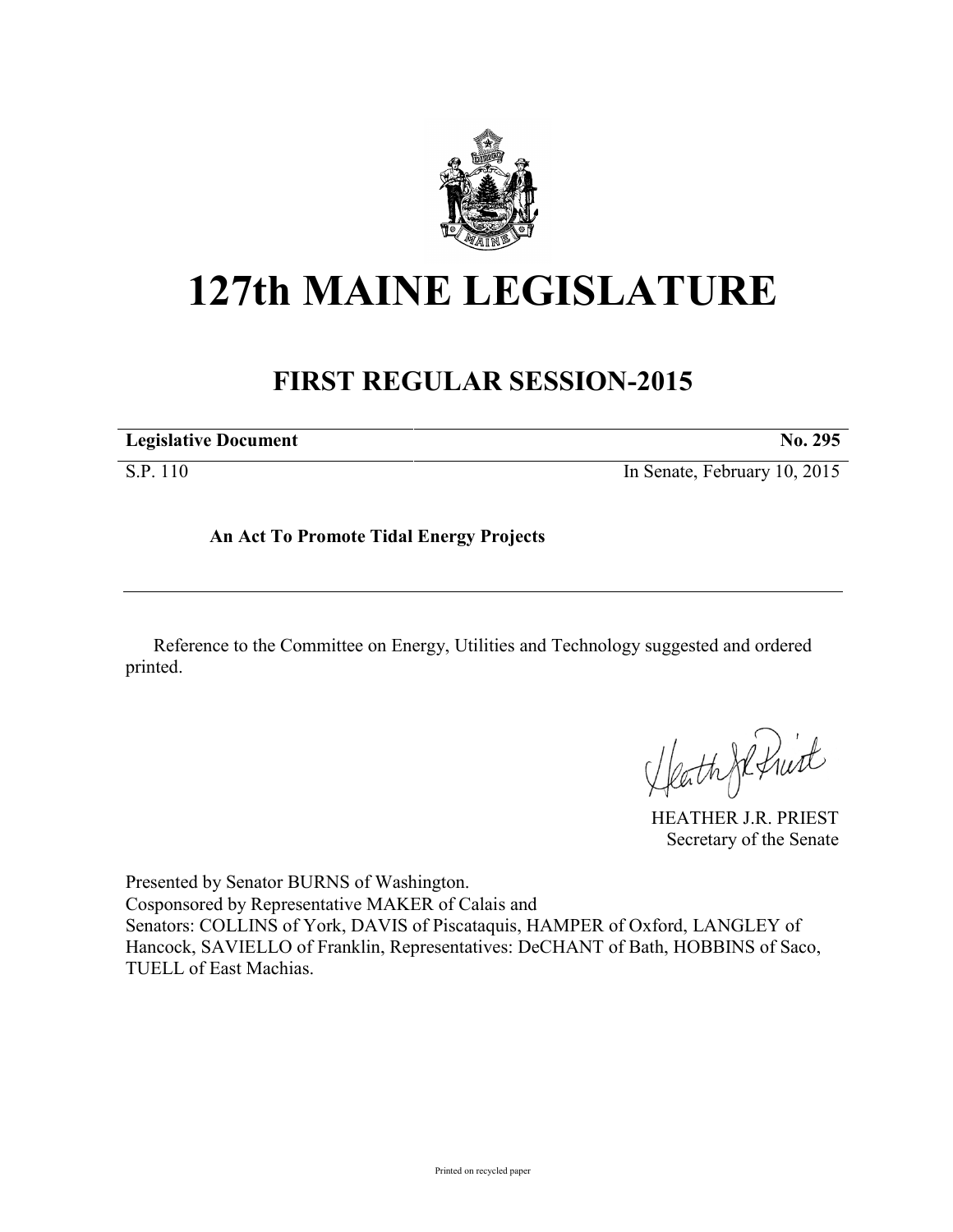## **Be it enacted by the People of the State of Maine as follows:**

 **Sec. 1. 38 MRSA §636-A, sub-§1, ¶A,** as enacted by PL 2009, c. 270, Pt. D, §8, is amended to read:

- A. "Tidal energy demonstration project" or "project" means a hydropower project that uses either in-stream tidal action or the difference between water levels on either side of a marine enclosure as a source of electrical power and that:
- 7 (1) Has a total net installed generating capacity of 5 25 megawatts or less; and

 (2) Is proposed for the primary purpose of testing new or advanced tidal energy generation technology technologies, which may include a mooring or anchoring system and, transmission line, turbine designs and construction techniques, and collecting and assessing information on the environmental and other effects of 12 the technology technologies.

**Sec. 2. PL 2009, c. 615, Pt. A, §6, 3rd ¶** is amended to read:

 Subject to the requirements of this section, the commission may direct one or more transmission and distribution utilities, as appropriate, to enter into a long-term contract 16 for an initial term of up to 20 years and with an option, exercisable at the commission's discretion, for one or more renewal terms up to a maximum aggregate extension period of 25 years for the installed capacity and associated renewable energy and renewable energy credits of one or more deep-water offshore wind energy pilot projects or tidal energy demonstration projects.

**Sec. 3. PL 2009, c. 615, Pt. A, §6, sub-§1, first sentence** is amended to read:

22 Following review of proposals submitted in response to the a competitive solicitation, the commission may negotiate with one or more potential suppliers to supply an aggregate 24 total of no more than  $\frac{30}{15}$  megawatts of installed capacity and associated renewable energy and renewable energy credits from deep-water offshore wind energy pilot projects or tidal energy demonstration projects as long as no more than 5 30 megawatts of the total is supplied by tidal energy demonstration projects.

 **Sec. 4. Competitive solicitation of proposals for tidal energy demonstration projects.** Notwithstanding any other provision of law, the Public Utilities Commission shall conduct an additional competitive solicitation of proposals as described in Public Law 2009, chapter 615, Part A, section 6, as amended, for tidal energy demonstration projects as soon as practicable after the effective date of this section. The commission shall make all reasonable efforts to complete its review of proposals under this solicitation and finalize a long-term contract as soon as practicable after initiating this solicitation. The long-term contract may not result in an increase in electric rates in any customer class that is greater than the amount of the assessment charged under the Maine Revised Statutes, Title 35-A, section 10110, former subsection 4 at the time the long-term contract is entered into, after taking into account any increase in those electric rates from the sale of energy under any other long-term contract entered into with a tidal energy demonstration project or deep-water offshore wind energy pilot project finalized prior to the long-term contract finalized pursuant to this section.